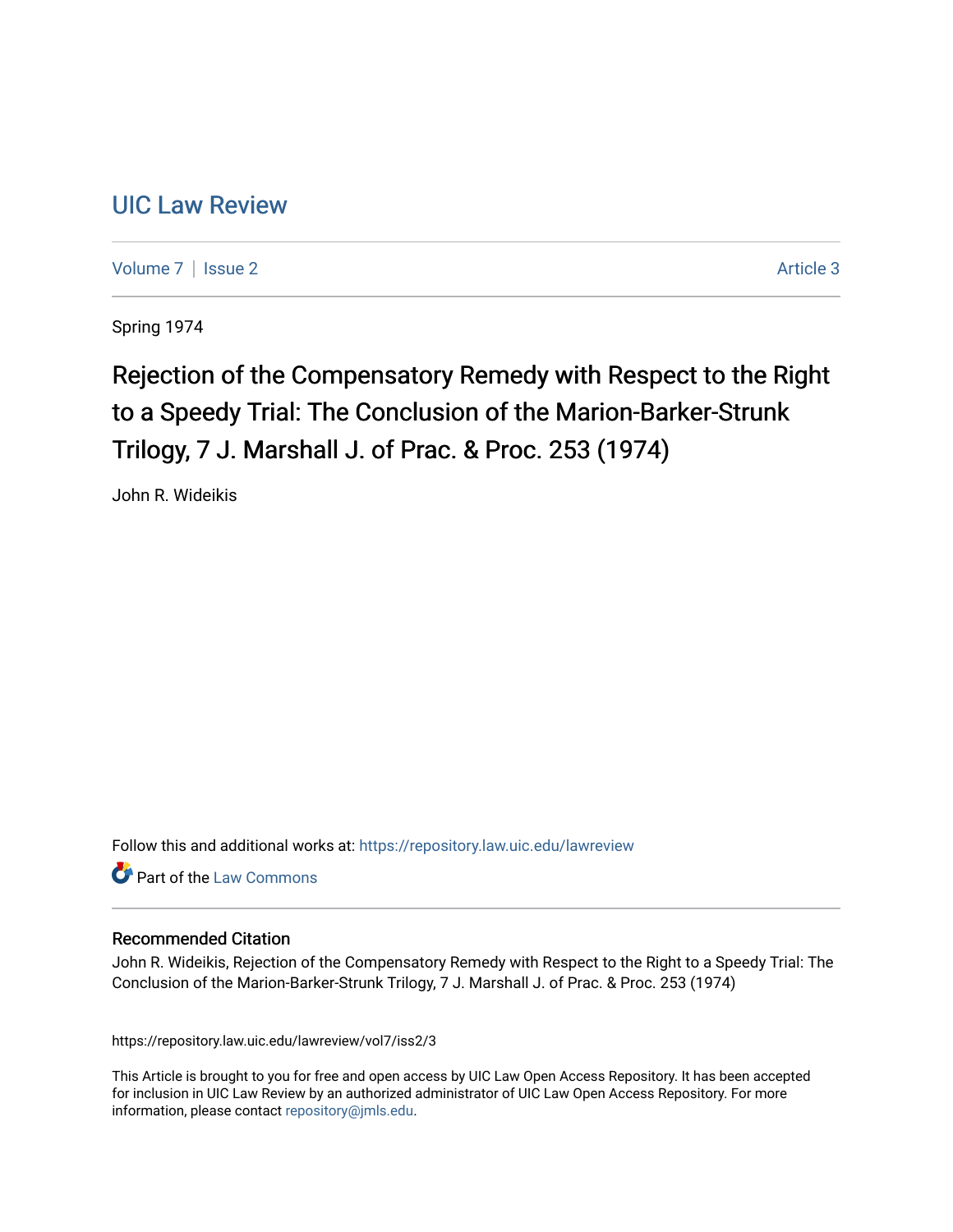### REJECTION OF THE COMPENSATORY REMEDY WITH RESPECT TO THE RIGHT TO A SPEEDY TRIAL: THE CONCLUSION OF THE *MARION-BARKER-STRUNK TRILOGY*

#### *by* JOHN R. WIDEIKIS\*

#### **INTRODUCTION**

Although the Sixth Amendment to the Constitution of the United States guarantees the right to a speedy trial in terms absolute and unequivocal,' perhaps it is because of the deceptive simplicity of the right itself that federal courts of appeal continue to be presented with numerous cases involving claims that the right has been denied. While the right to a speedy trial is equally applicable to and invoked by the guilty and the innocent, it is only the defendant ultimately found guilty at trial who raises the issue on appeal.

The right to a speedy trial largely developed through various decisions of the federal courts of appeal, for the United States Supreme Court, by its own admission,<sup>2</sup> has addressed itself to speedy trial issues on few occasions. Of late, however, the Supreme Court has recognized the pressing need for a definitive statement on the nature and scope of the right to a speedy trial. The Court's efforts to set forth the present status of the right culminated in what may be referred to as the *Marion-Barker-Strunk* trilogy.

It is not within the scope of this article to analyze the decisions of *United States v. Marion*<sup>3</sup> and *Barker v. Wingo.*<sup>4</sup> Comment should be made, however, on the general principles contained in and taken from those cases.

#### *MARION* AND *BARKER*

Faced with the problem of resolving the question of when the right to a speedy trial attaches, the Supreme Court in *Marion* held  $-$  stating it in a negative fashion  $-$  that the right does not attach until such time as one becomes an "accused."<sup>5</sup> Whatever prosecutorial delay may have occurred in a pre-accusation set-

<sup>\*</sup> B.S., Loyola University; J.D., DePaul University School of Law.

<sup>&</sup>lt;sup>1</sup> U. S. CONST., amend. VI: "In all criminal prosecutions, the accused shall enjoy the right to a speedy and public trial. . . ."<br><sup>2</sup> Barker v. Wingo, 407 U.S. 514, 515 (1972).

<sup>3404</sup> U.S. 307 (1971). 4407 U.S. 514 (1972).

**<sup>5</sup>** 404 **U.S.** at **313.**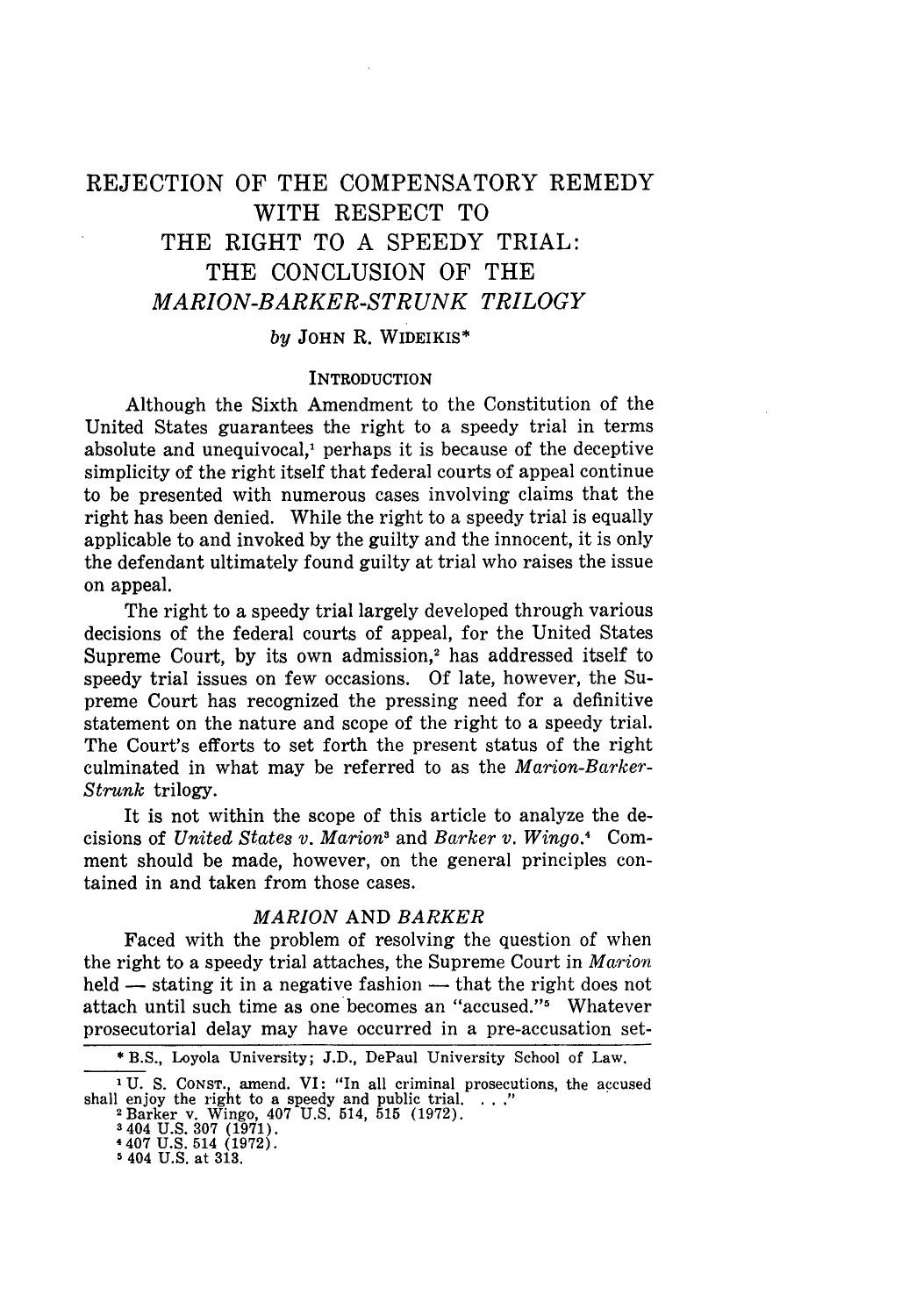ting, the *Marion* Court held that such delay cannot be considered within the context of a Sixth Amendment speedy trial claim.<sup>6</sup> Pre-accusation delay can only be properly scrutinized and weighed in light of due process standards.<sup>7</sup>

The *Barker* decision derives enormous importance and application in that the opinion sets forth the principal factors to be balanced in determining whether the right to a speedy trial has been denied.<sup>8</sup> Pointing out that speedy trial issues are to be decided on an ad hoc basis<sup>9</sup> with full consideration to be given to the unique facts of each particular case, the Supreme Court manifest its approval of the policy that federal courts continue to exercise broad flexibility in determining speedy trial issues. The enunciation of the principal factors to be weighed in analyzing speedy trial issues, while not particularly startling, served to furnish uniform general guidelines to the federal courts.

Within a period of approximately six months,<sup>10</sup> and perhaps in recognition of a need to define the right to a speedy trial, the Supreme Court resolved two broad problem areas with respect to the Sixth Amendment right: the Court established when the right to a speedy trial attached, and it furnished a flexible formula **by** which issues of denial of the right were to be determined.

There remained one further issue for the Supreme Court to resolve in order to logically complete the speedy trial right trilogy: the Supreme Court would have to determine what remedy should be applied upon a finding that the right to a speedy trial had been denied. The case of *United States v. Strunk*<sup>11</sup> provided the vehicle by which the Supreme Court would arrive at the completion of that task.

#### *STRUNK*

The decision in *United States v. Strunk12* remains significant and warrants attention for two reasons:

First, the decision by the Court of Appeals for the Seventh Circuit represents the first instance in which *any* federal court of appeals, with the single exception of the Court of Appeals for

**8** 407 U.S. at 530-33.

*9 Id.* at 530.

**<sup>6</sup>**[I]t is either a formal indictment or information or else the actual restraints imposed by arrest and holding to answer a criminal charge that engage the particular protections of the speedy trial provision of the Sixth Amendment. 404 U.S. at 320. *7Id.* at 324.

**<sup>10</sup>**The *Marion* and *Barker* decisions were promulgated on December 20, 1971 and June 22, 1972, respectively.<br><sup>11</sup>467 F.2d 969 (7th Cir. 1972).

<sup>12</sup> *Id.*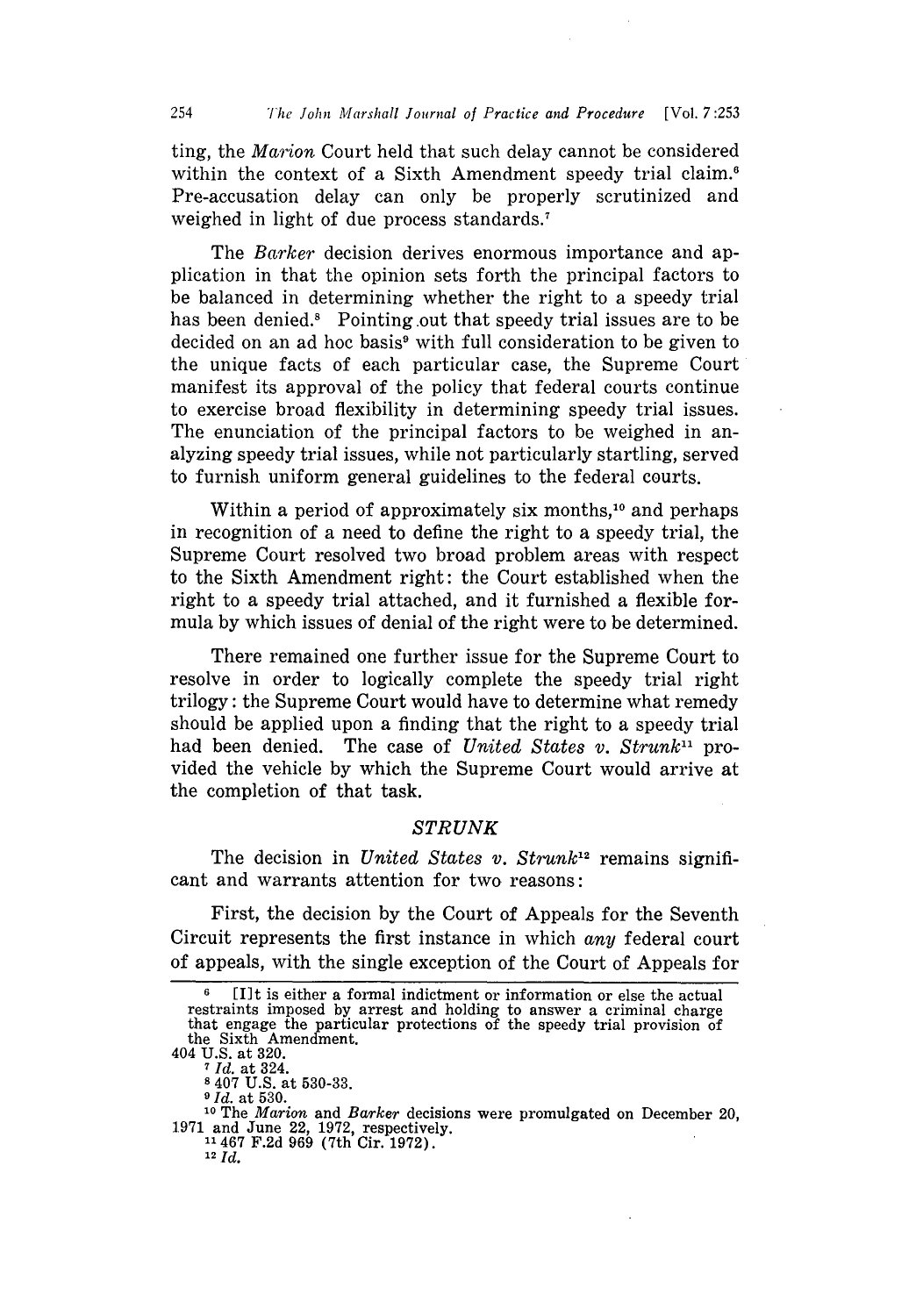the District of Columbia,"' found a denial of a speedy federal trial. By so finding, the Court of Appeals for the Seventh Circuit dramatically broke from the negative tradition of federal courts of appeal, excepting that of the District of Columbia, which seemingly had held as a matter of unarticulated policy that a denial of a speedy federal trial could not be found on review. An examination of all the cases decided by federal courts of appeal which involved an issue of denial of a speedy federal trial, excepting that of the District of Columbia, reveals that such issues were raised in the various circuits over three hundred times. Until the decision in *United States v. Strunk*<sup>14</sup> the denial of a speedy federal trial had never been found.

Second, the decision represents what appears to be one of the first applications of the balancing test enunciated in the *Barker* decision by a federal court of appeals. Though *United States v. Strunk*<sup>15</sup> was ultimately reversed by the Supreme Court, the reversal was predicated solely upon the issue of the *remedy* to redress denial of the right to a speedy trial. It is emphatically clear that the Seventh Circuit decision represents a proper application of the balancing test in *Barker.*

A single issue was framed and presented to the Court of Appeals for the Seventh Circuit:

Was the appellant, a prisoner in the custody of a state jurisdiction at the time of his federal indictment, denied his right to a speedy trial, as guaranteed by the Sixth Amendment to the Constitution of the United States of America, by virtue of a delay of three hundred six days between the return and filing of said federal indictment and the date of appellant's trial, where said delay was in no way attributable, in whole or in part, to the conduct or activities of the appellant or appellant's counsel?16

Three weeks after oral argument in the Court of Appeals for the Seventh Circuit, the Supreme Court decided the case of *Barker v. Wingo."* In addressing itself to the issue before it, the Court of Appeals for the Seventh Circuit acknowledged that the *Barker* decision was clearly applicable to and controlling of the issue under consideration in *Strunk.18* The Court of Appeals concluded that, under the balancing test enunciated in *Barker,*

**<sup>15</sup>***Id.*

**<sup>18</sup>**467 F.2d at 971.

**Is** See: United States v. Rucker, 464 F.2d 823 (D.C. Cir. 1972); United States v. Dunn, 459 F.2d 1115 (D.C. Cir. 1972); Coleman v. United States, 442 F.2d 150 (D.C. Cir. 1971); Ward v. United States, 346 F.2d 423 (D.C. Cir. 1965); Marshall v. United States, 337 F.2d 119 (D.C. Cir. 1964); Willi States, 238 F.2d 259 (D.C. Cir. 1956). <sup>14467</sup>F.2d 969 (7th Cir. 1972).

<sup>16</sup>Brief for Appellant in United States v. Strunk, 467 F.2d 969 (7th Cir. 1972). **<sup>17407</sup>**U.S. 514 (1972).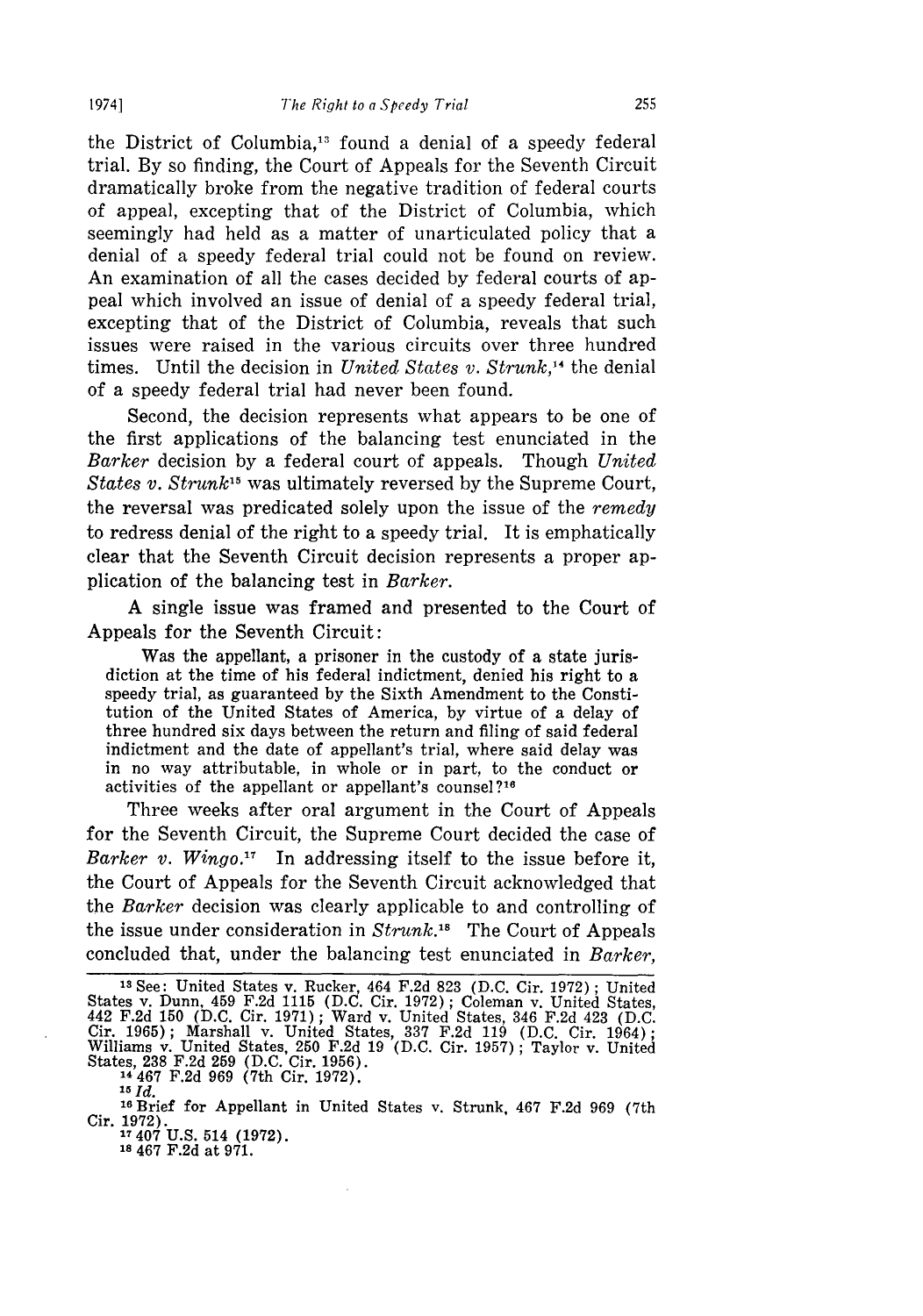Strunk had been "denied a speedy trial to his prejudice."<sup>19</sup>

Having so concluded, the Court of Appeals for the Seventh Circuit was faced with what was at that time a unique finding  a finding that created the problem of having to fashion a proper remedy to correct the constitutional wrong done Strunk. In reflecting upon the remedy to be applied, the Court of Appeals observed:

The remedy for a violation of this constitutional right has traditionally been the dismissal of the indictment or the vacation of the sentence. Perhaps the severity of that remedy has caused courts to be extremely hesitant in finding a failure to afford a speedy trial.<sup>20</sup>

The observation of the Court of Appeals with respect to the hesitancy of courts to find a denial of a speedy trial, presumably even when one is clearly demonstrated on facts, because of an aversion to the severity of the remedy for the denial of a constitutional right deemed to be "one of the most basic rights preserved by our Constitution,"<sup>21</sup> stands, if accurate, as a sad commentary and serious indictment of the courts, which hold themselves out and are viewed as guardians of our constitutional liberties and guarantees.

The Court of Appeals for the Seventh Circuit went on to hold:

Be that as it may, we know of no reason why less drastic relief may not be granted in appropriate cases. Here no question is raised about the sufficiency of evidence showing defendant's guilt, and, as we have said, he makes no claim of having been prejudiced in presenting his defense. In these circumstances, the vacation of the sentence and a dismissal of the indictment would seem inappropriate. Rather, we think the proper remedy is to remand the case to the district court with direction to enter an order instructing the Attorney General to credit the defendant with the period of time elapsing between the return of the indictment and the date of the arraignment. Fed. R. Crim. P. **35** provides that the district court may correct an illegal sentence at any time. We choose to treat the sentence here imposed as illegal to the extent of the delay we have characterized as unreasonable.<sup>22</sup>

One can reasonably speculate about the deliberations engaged in **by** the Court of Appeals for the Seventh Circuit after it had found the denial of a speedy trial and while it was still faced with the problem of fashioning the remedy to be applied. First, this writer is of the opinion that the act of finding the denial of a speedy trial was a profound manifestation of conscientious judicial valor on the part of the Court of Appeals for the Seventh

*<sup>19</sup>Id.* at **973. <sup>20</sup>***Id.*

<sup>21</sup> Klopfer v. North Carolina, **386 U.S. 213, 226 (1967).**

**<sup>22</sup>** 467 **F.2d 973.**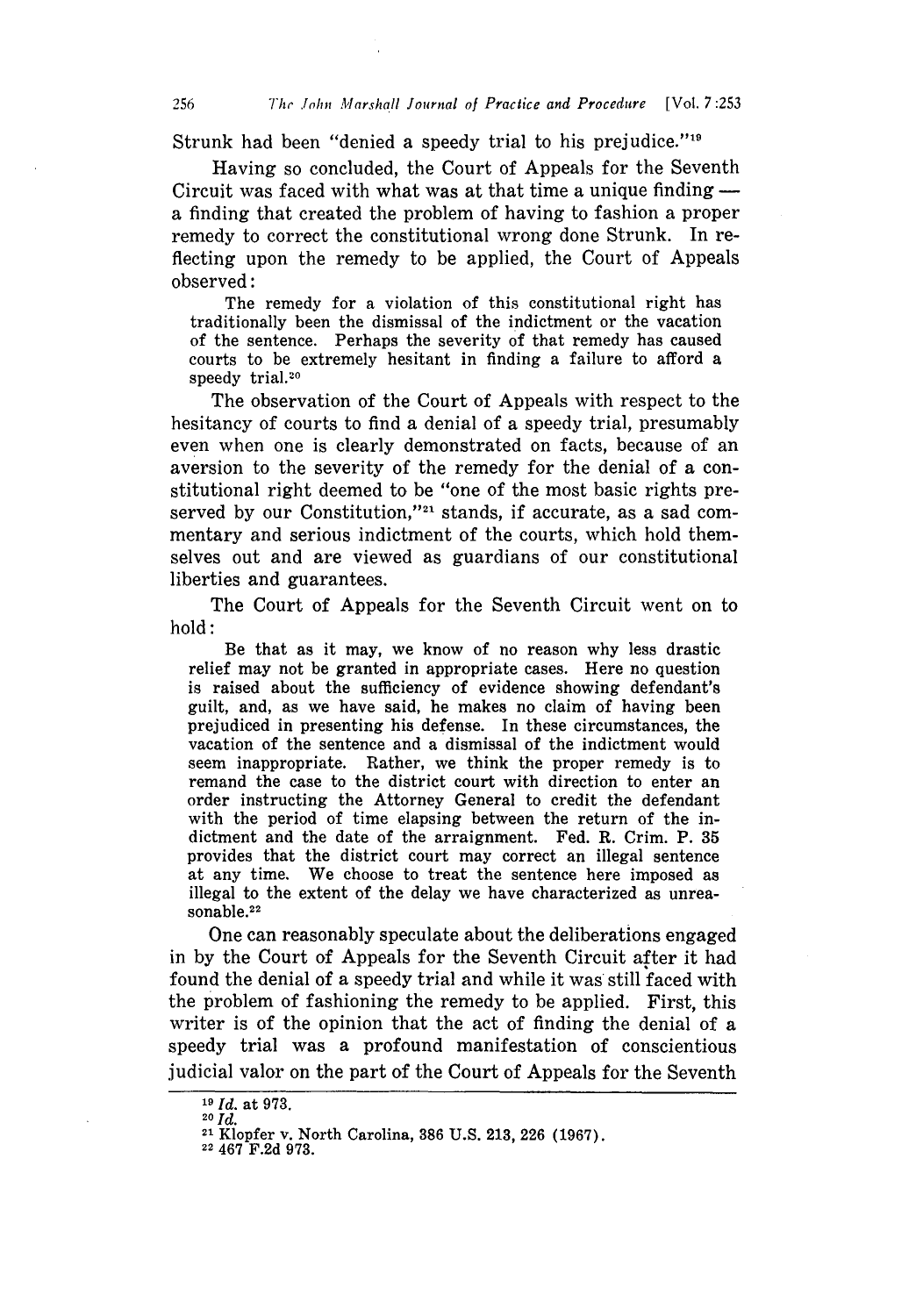Circuit. The simple solution available to the Court of Appeals was to preserve the negative tradition of federal courts of appeal and find no denial of a speedy trial. But the Court of Appeals refused to compromise its conscience. The tradition of federal courts of appeal in not finding denials of speedy federal trials with such perfect consistency suggests one or more of the following: the facts are always manifestly against defendants; or federal district courts are infallible in their collective judgment with respect to determinations of speedy trial issues; or federal courts of appeal adamantly refuse to find denials of the right because of a fear that the guilty will go free.

Having satisfied its conscience with respect to Strunk's claim that he was denied a speedy federal trial, the Court of Appeals for the Seventh Circuit had yet three other factors to evaluate and consider: Strunk had been tried; he had not been prejudiced in his defense; and in the course of a legally sufficient trial, he had been found guilty as charged. Thus, the Court of Appeals fashioned and applied a remedy which would return to Strunk what the Government had taken away, namely the period of time elapsing between his indictment and arraignment. The remedy molded by the Court of Appeals seemed to appease the protectional needs of both Strunk and society. The Court of Appeals felt that Strunk was entitled to the time he had lost because of the denial of his right to a speedy trial; society was entitled to the conviction of a man who was clearly substantively guilty.

Following the Seventh Circuit's denial of a petition for rehearing solely on the issue of remedy, a petition for a writ of certiorari was filed with the United States Supreme Court. It was hoped that a challenge could be made to the remedy applied by the Court of Appeals for the Seventh Circuit. In view of what was then a newfound interest in the right to a speedy trial on the part of the Supreme Court, the petition for a writ of certiorari was framed in a fashion that invited the Supreme Court to complete the trilogy it had begun with the *Marion* and *Barker* decisions.

Certiorari was granted, and the issue presented to the Supreme Court was as follows:

Whether a court, in reviewing a cause after trial, conviction, and sentence, and finding expressly that a defendant has been denied a speedy trial to his prejudice,

a. is required, under the principles of the Sixth Amendment to discharge absolutely from his sentence a defendant so denied; or,

b. is required, under the principles of the Sixth Amendment to the Constitution of the United States, to reverse the con-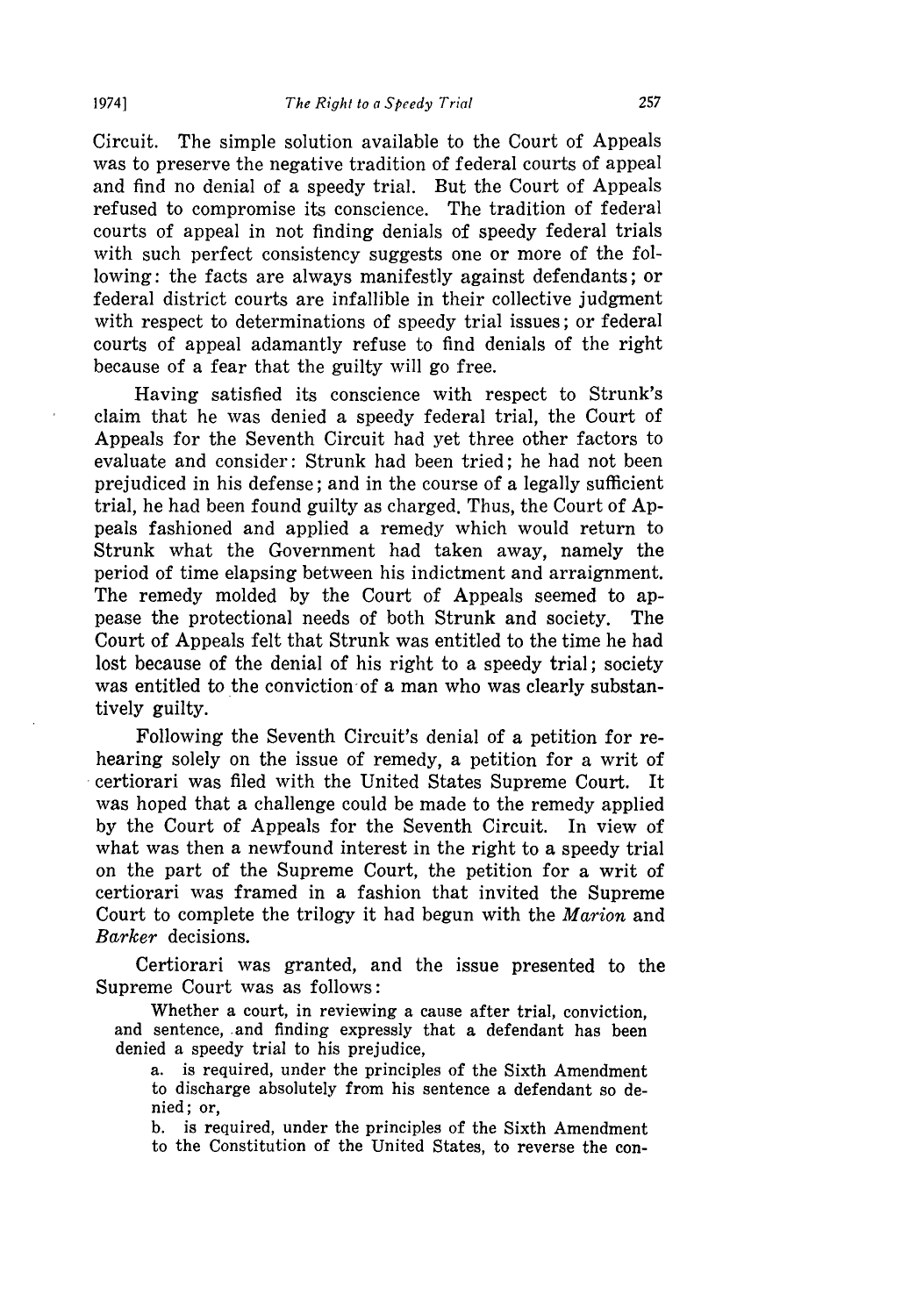viction, vacate the sentence, and dismiss the indictment of a defendant so denied; *or,*

c. may engage a remedy, consistent with the principles of the Sixth Amendment to the Constitution of the United States, by which a defendant so denied is credited with the period of unreasonable delay, attributed to the prosecution, which origially gave rise to his denial of a speedy trial.<sup>23</sup>

With the sole issue of remedy for denial of the right to a speedy trial before the Supreme Court, Chief Justice Warren E. Burger, in writing the unanimous opinion of the Court, recognized that the case presented "a novel and unresolved issue, not controlled by any prior decisions of this Court."<sup>24</sup>

Although the brief for petitioner Strunk addressed itself solely to the issue of remedy for denial of the right, and while no oral argument was had on the question of whether the Court of Appeals for the Seventh Circuit had made a proper determination and finding of a denial of the right, the Supreme Court made passing reference to the propriety of finding a denial of the Sixth Amendment right. Contrary to the finding of the Court of Appeals, which had expressly held that no part of the post-indictment delay in the case was attributable to Strunk,<sup>25</sup> the Supreme Court thought that it was "clear that petitioner was responsible for a large part of the ten-month delay which occurred. . . . "26

However, the Supreme Court was not inclined to entertain the question of whether the determination by the Court of Appeals that Strunk had been denied a speedy trial was an improper finding. Perhaps, recognizing that a delay of three hundred six days between indictment and trial was a relatively short period of delay by speedy trial standards, the Supreme Court simply did not wish to give an affirmative indication that it viewed such a period of delay as likely to give rise to the denial of a speedy trial. In any event, the Supreme Court held that "in the absence of a cross-petition for certiorari, questioning the holding that petitioner was denied a speedy trial, the only question properly before us for review is the propriety of the remedy fashioned by the Court of Appeals."<sup>27</sup> The Supreme Court felt compelled to assume that the Government deliberately elected to allow the case to be resolved on the issue of remedy only, in view of the Government's election not to cross-petition on the issue of the

467 F.2d at 972. **<sup>26</sup>**412 **U.S.** at 436. *<sup>2</sup>*

*7* **Id.** at 437.

**<sup>23</sup>**Brief for Petitioner in Strunk v. United States, 412 U.S. 434 (1973). <sup>24</sup> Brief for Feddoner in Struik v. Officer States, 412 0.13, 454 (1576)<br><sup>24</sup> 412 U.S. 434, 435.<br><sup>25</sup> Although the defendant may have contributed to some of the

delay in bringing the indictment by considering the invocation of Rule 20, he certainly contributed nothing to the delay thereafter.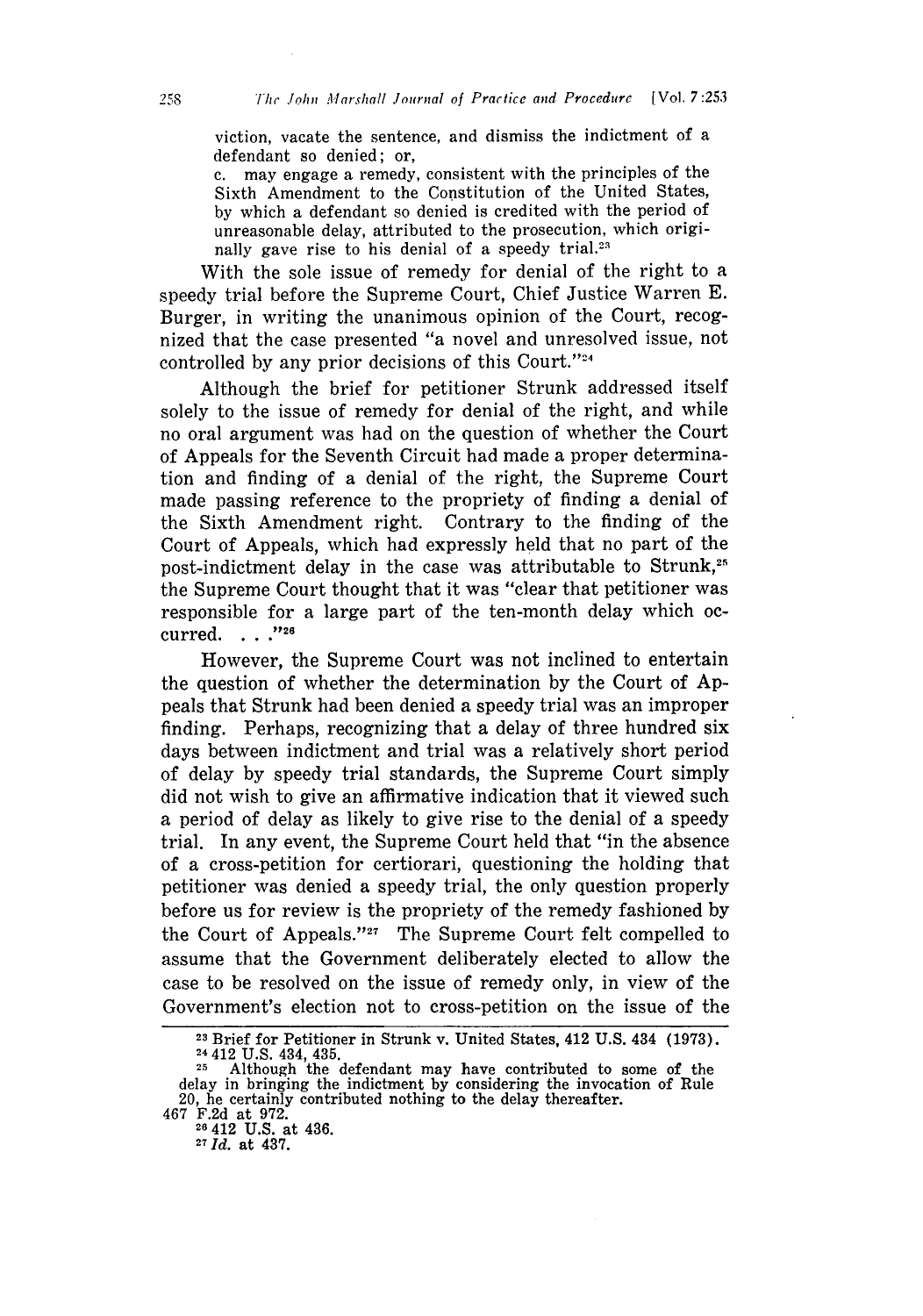finding of a denial of a speedy trial by the Court of Appeals.<sup>28</sup>

19741

The Supreme Court also was not inclined to validate the utilization of a compensatory remedy for a denial of the right to a speedy trial, that is, a remedy which credits the sentence imposed with the period of delay attributable to the Government in bringing the accused to trial, even though a compensatory remedy might be construed to be flexible in its application to a given circumstance appearing to warrant its application. As the Supreme Court pointed out, the standards enunciated in *Barker* were 'flexible' standards based on practical considerations."<sup>29</sup> Further, the aspect of flexible standards in *Barker* was "directed at the process of determining *whether* a denial of speedy trial had occurred; it did not deal with the remedy for denial of this right."30

The Supreme Court recognized that "[b]y definition, such denial is unlike some of the other guarantees of the Sixth Amendment."<sup>31</sup> The Court was aware that the unique feature of the right to a speedy trial is that once lost, it is forever lost. Drawing a distinction between the right to a speedy trial and other Sixth Amendment rights, the Supreme Court stated that the "failure to afford a public trial, an impartial jury, notice of charges, or compulsory service can ordinarily be cured by providing those guaranteed rights in a new trial." $32$ 

The nature of the guarantee of the right to a speedy trial is such that it recognizes that "a prolonged delay may subject the accused to an emotional stress that can be presumed to result in the ordinary person from uncertainties in the prospect of facing public trial or of receiving a sentence longer than, or consecutive to, the one he is presently serving — uncertainties that a prompt trial removes."<sup>33</sup> The Court added that "the stress from a delayed trial may be less on a prisoner already confined, whose family ties and employment have been interrupted, but other factors such as the prospect of rehabilitation may also be affected adversely."<sup>34</sup> Furthermore, while it was aware that an accused who is released pending trial frequently has little interest, if any, in being tried quickly, the Court went on to emphasize that "this, standing alone, does not alter the prosecutor's obligation to see to it that the case is brought on for trial."<sup>35</sup> Chief Justice Burger, well noted for his active interest in pro-

**<sup>28</sup>***Id. <sup>29</sup>Id.* at 438. **30** *Id. <sup>31</sup>Id.* at 438-39. **<sup>32</sup>***Id.* at 439. *33Id. 34 Id. 3 <sup>5</sup>Id.* at 439 n. 2.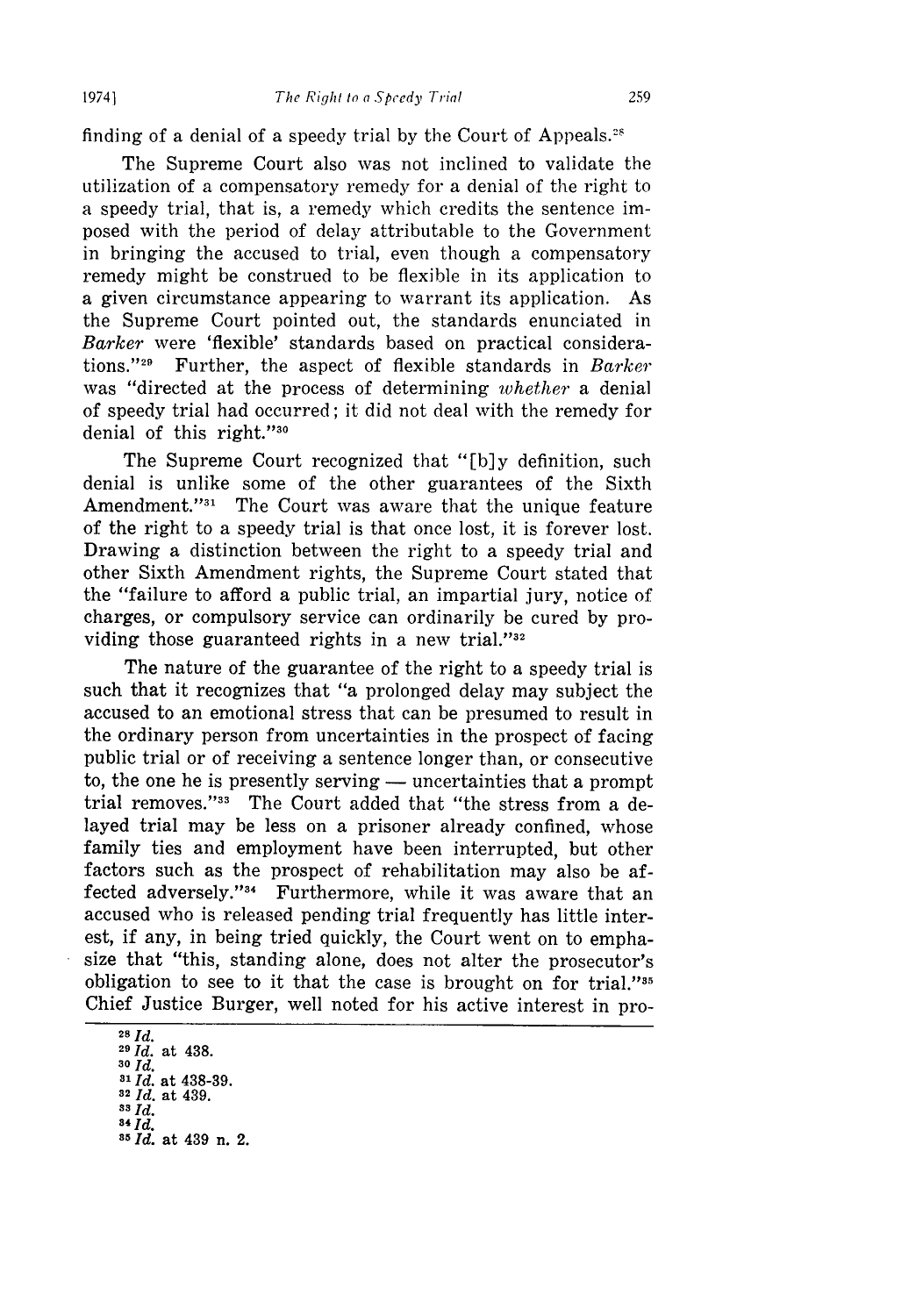moting the effective administration of criminal justice, went on to observe:

The desires or convenience of individuals cannot be controlling. The public interest in a broad sense, as well as the constitutional guarantee, command prompt disposition of criminal charges.<sup>36</sup>

In concluding, the Court clearly pointed out that the dismissal of an indictment because of a denial of the right to a speedy trial can be described as an "unsatisfactorily severe remedy." $37$  In terms of the practical application of dismissal of the indictment as a remedy, the Court observed that "in practice, 'it means that a defendant who may be guilty of a serious crime will go free, without having been tried.'"<sup>38</sup> However, the Court held that such severe remedies are not unique in the application of constitutional standards. Stating the logical extension of the trend that began with the decisions marked by *Marion* and *Barker,* the Court held that dismissal of the indictment must remain "the only possible remedy."<sup>39</sup>

By examining the mechanics of making a speedy trial claim, the logic of the Court's conclusion followed so forcefully that the task of fashioning an appropriate remedy for the denial of a speedy trial became a less difficult one.

The issue of denial of a speedy trial is crystallized by a defendant's motion to dismiss a charge against him on the ground of denial of the constitutional right to a speedy trial. It is precisely at the time that the defendant makes a motion to dismiss the indictment that the facts to be weighed in the balancing test enunciated in *Barker*<sup>40</sup> are sealed. For this reason, a retrospective fact analysis must be applied in the determination of the issue, and any consideration given by the trial judge to prospective facts, as likely as they may be, are improper to an examination of whether a defendant has been denied the right. Further, since the motion to dismiss the indictment is properly made after arraignment and before trial, the defendant, pursuant to an entered plea of not guilty, is presumed innocent until proven guilty in accordance with due process of law.

In finding that a defendant has been denied his right to a

407 U.S. at 522. **<sup>39</sup>**412 U.S. at 440.

40 407 U.S. at 530-33.

**<sup>36</sup>**Id.

**<sup>37</sup>** *Id.* at 439.

 $38\overline{Id}$ . The Court was citing to its non-controlling commentary in *Barker:*<br>The amorphous quality of the right leads to the unsatisfactorily severe

remedy of dismissal of the indictment when the right has been de-<br>prived. This is indeed a serious consequence because it means that a prived. This is indeed a serious consequence because it means that a defendant who may be guilty of a serious crime will go free, without having been tried. Such a remedy is more serious than an exclusionary rule or a reversal for a new trial, but it is the only possible remedy [footnote omitted].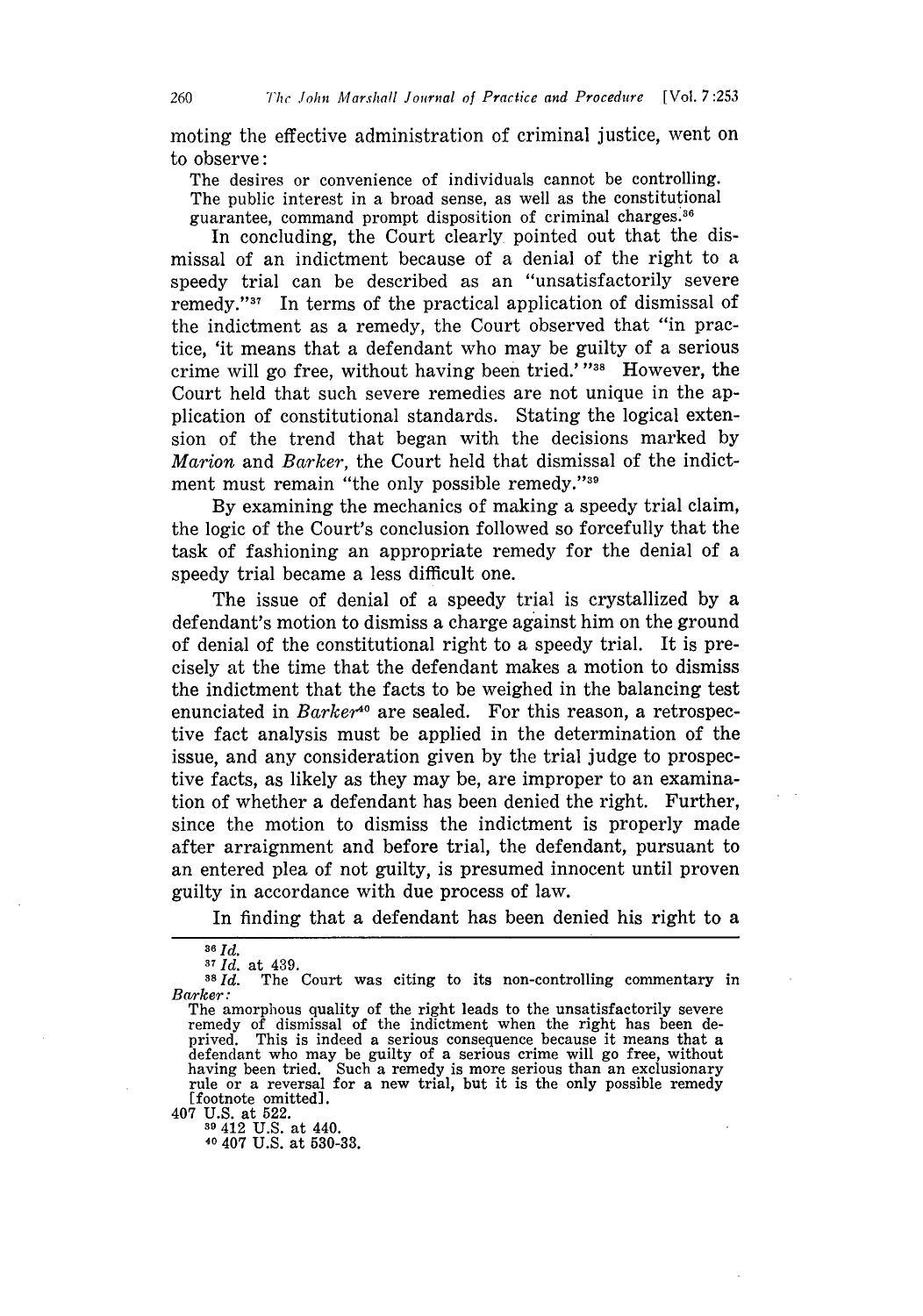speedy trial, a federal district court, under the balancing test in *Barker,* will necessarily have to conclude:

- 1. that the length of the delay complained of by the defendant was relatively long in light of the nature of the crime charged;
- 2. that the delay was not attributable to the defendant, but was attributable to the prosecutor, and the prosecutor could offer no acceptable reason for the delay;
- 3. that the defendant properly asserted his right and had not waived it; and
- 4. that the defendant was subjected to some form of recognized speedy trial prejudice.

When a federal court of appeals reviews a district court's denial of a defendant's motion for dismissal of an indictment for want of a speedy trial, the court of appeals must assume a positional perspective identical to that of the district court whose judgment it is reviewing. Like the district court, the federal court of appeals is bound to a retrospective fact analysis of the facts existing at the time the motion to dismiss was originally made. In applying the balancing test, the federal court of appeals must weigh the same facts, and only the same facts, which were available to the district court at the time the district court made its ruling on the motion. It is only in this manner that a federal court of appeals can properly assert that a district court was correct or incorrect in denying a motion to dismiss.

When a federal court of appeals makes the determination that a denial of a speedy trial has occurred, it can only apply the remedy that the district court could have applied in the first instance. A compensatory remedy is clearly beyond the power of a district court. To impose such a remedy, a district court states, in effect: "A denial of the constitutional right to a speedy trial has been found, however, the defendant shall stand trial; in the event he is found guilty, his sentence will be appropriately credited with the period of delay attributable to the Government in bringing the defendant to trial."

In the event that a defendant is acquitted, he is left without a remedy. The absence of a remedy inescapably follows because a district court or the court of appeals which is bound to the positional perspective of the district court cannot credit the trial delay where, because of the acquittal, no sentence is imposed.

#### **CONCLUSION**

It seems likely to this writer that the *Marion-Barker-Strunk* trilogy will continue to serve federal courts of appeal for some time. Perhaps the Supreme Court believes that the promulga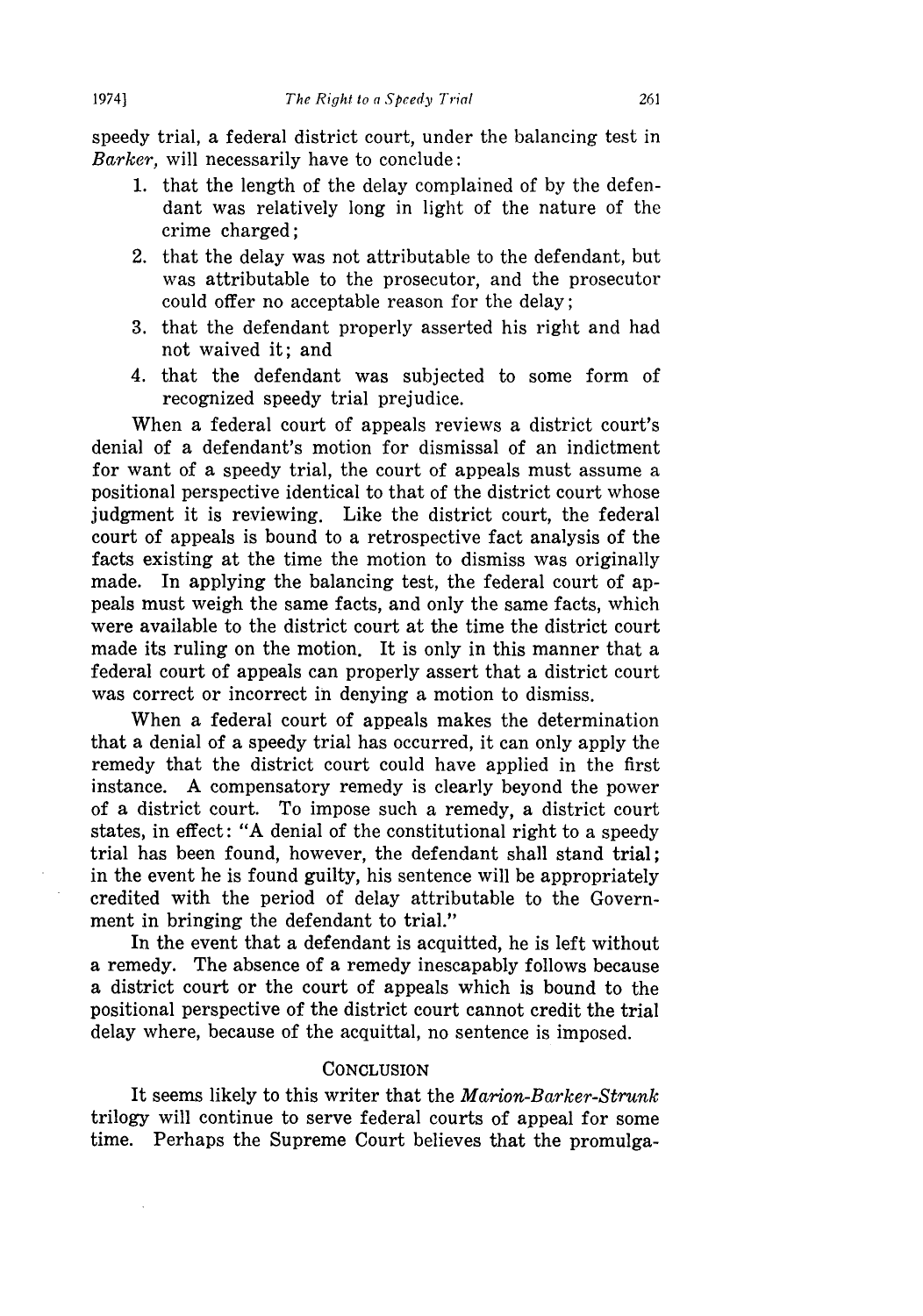tion of the trilogy will preclude the necessity for the Court to rule on speedy trial issues for the present. Federal courts of appeal, as well as district courts, are well reminded **by** *Strunk* of what the finding of a denial of speedy trial represents  an unpleasant reminder that the Government, while fully able to try a defendant, permitted that opportunity to be squandered.